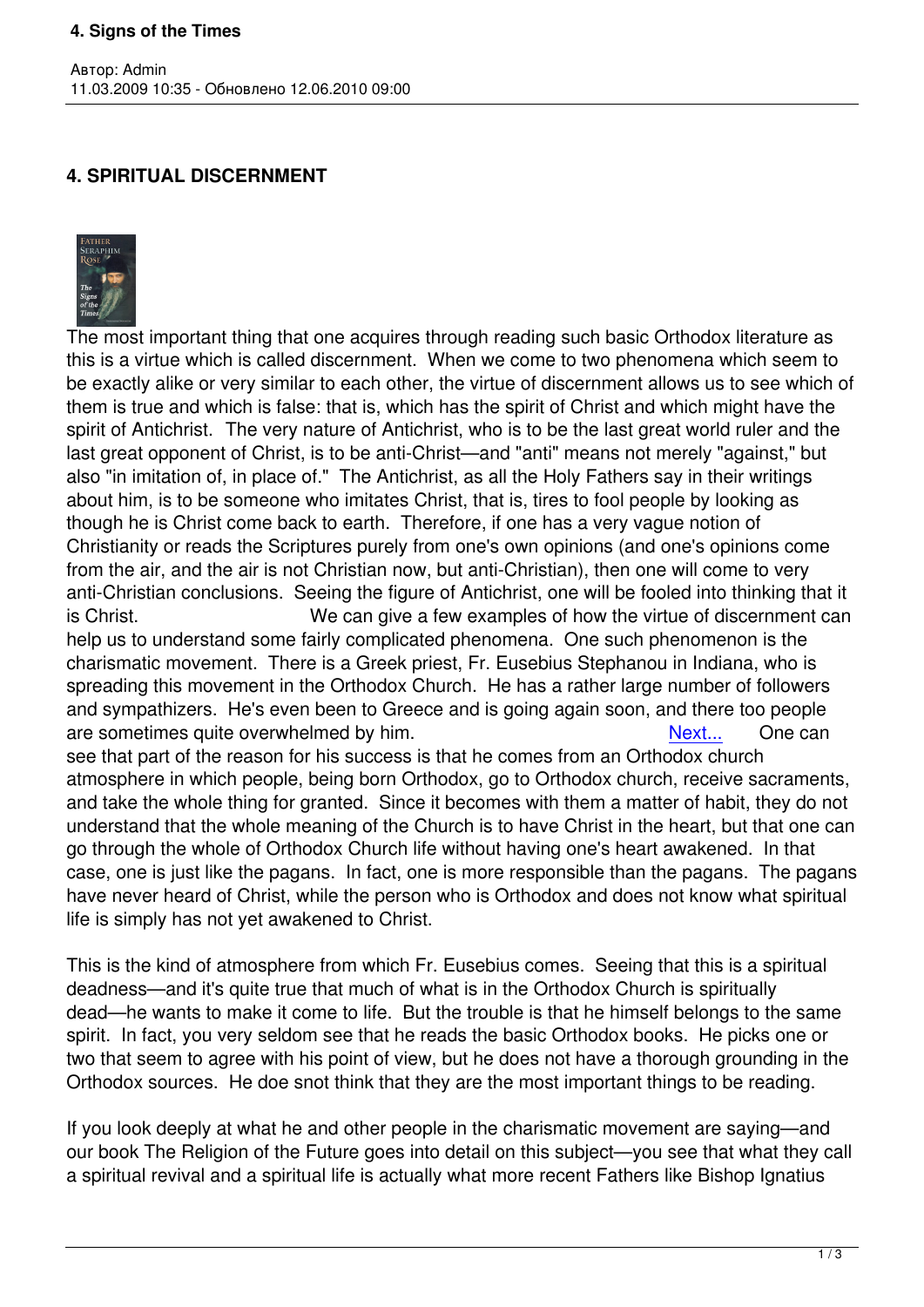## **4. Signs of the Times**

Автор: Admin 11.03.2009 10:35 - Обновлено 12.06.2010 09:00

Brianchaninov carefully described as deception, that is, a kind of fever of the blood which makes it look as though one is being spiritual when actually one is not even grasping spiritual reality at all. In fact, it's as different from true Christian life, which is reflected in these very basic Orthodox books, as heaven is from earth.

Quite apart from the details of how they pray and what kind of phenomena manifest themselves at their services, you can see that the very basic idea which Fr. Eusebius and these charismatics have is a false idea. Yesterday we received an issue of Fr. Eusebius' magazine, Logos. There he talks about the great outpouring of the Holy Spirit in the last times preparing for the coming of Christ. All Christians are supposed to be renewed, to receive the Holy Spirit, to be speaking in tongues. This prepares for the coming of Christ, and there will be a great spiritual outpouring before Christ comes.

If you read the Scriptures carefully, without putting your prejudices into them, even without the patristic commentaries you will see that nowhere is anything said about a great spiritual outpouring at the end of the world. Christ Himself says the contrary. First he gives His teaching concerning how we should pray and have faith and not be faint. He presents the example of the woman who goes to the judge and keeps begging him to intercede in her case, and He tells us that this is how we should continue to pray and pray and pray until God hears us and gives to us. This is a very solid example about praying. Then He says, "Nevertheless" (that is, despite the fact that I've given you this teaching and this is the way to pray), "nevertheless, when the Son of Man comes, will He find faith on the earth?" In other words, despite the fact you've been given all this, there will be practically no one left who is a Christian at the end of the world. "Will He find faith on the earth?" means He will find almost no one left. There will not be flocks of people who are praying and inspired with the Holy Spirit at the end of time. All Holy Fathers who speak about this subject speak about the great terrible times at the end, and say that those who are true Christians will be hidden away and will not even be visible to the world. Those who are visible to the world will not be the true Christians.

Today there are tremendous charismatic revivals at Notre Dame University, and in Jerusalem there is every year now a charismatic conference on the Holy Spirit. Sixty, seventy thousand people come together and pray and raise up their hands, and they all speak in tongues. It looks as though the time of the Apostles has come back, but if you look at what goes on there, you see it's not the right spirit; it's a different spirit.

Therefore, when Fr. Eusebius speaks about St. Symeon the New Theologian, and about how you must know Who the Holy Spirit is and receive Him consciously, this is fine, this is good teaching—but if you have the wrong spirit, that teaching does not apply. And this is not the right spirit. There are many signs evident that it is a different spirit and not the Spirit of God.

Here is one case where, if you have discernment from basic Christian knowledge, you can look at a phenomenon which claims to be apostolic and just like the times of the early Church preparing for Christ's Second Coming, and if you look closely you can see it is not the same thing. In fact, if anything, it's just like those who want to build the Temple for Christ. They're building for Antichrist; it's totally the opposite.